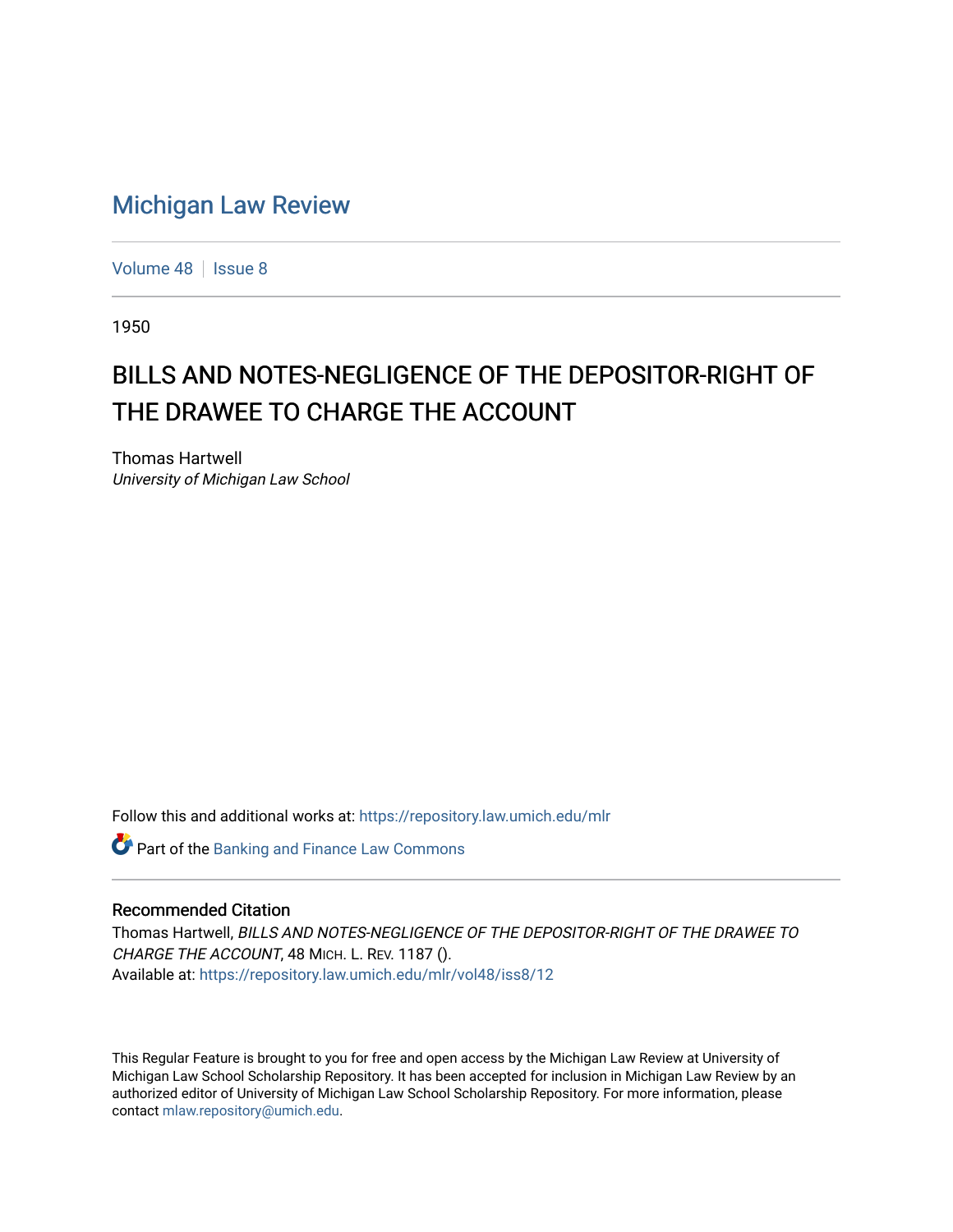BILLS AND NOTES-NEGLIGENCE OF THE DEPOSITOR-RIGHT OF THE DRAWEE TO CHARGE THE AccouNT-A depositor in the defendant bank was a large firm with a payroll clerk who prepared the employees' checks for signing by the proper officer. The clerk prepared checks for employees not then on the payroll,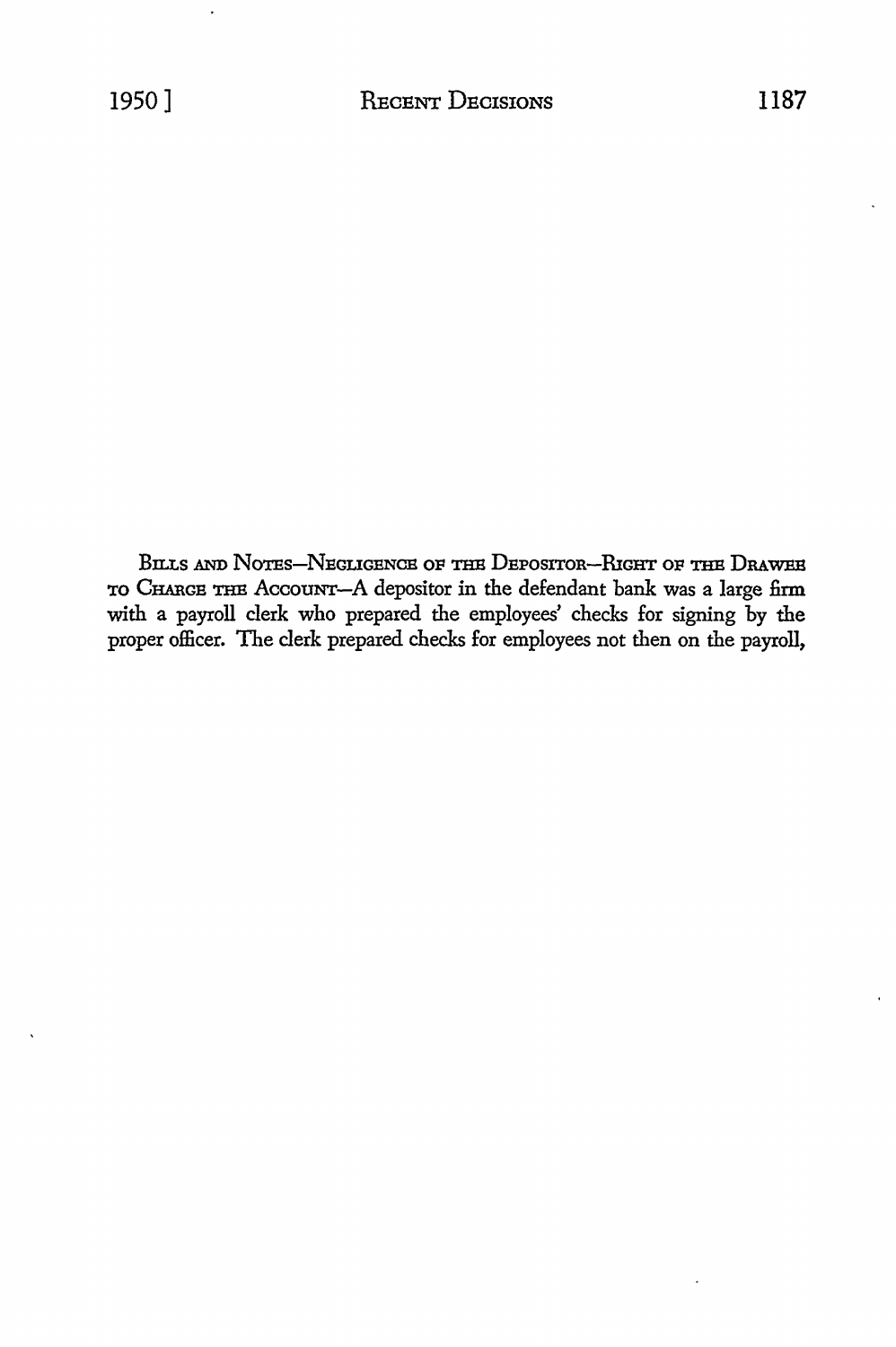which the officer signed without investigation. The clerk then indorsed as the named payee, signed in her own name as final indorser, and cashed the checks at various banks. Such conduct did not seem unusual to the banks, as she would frequently cash properly indorsed checks as a favor to other employees. The returned vouchers were not examined by the depositor to detect errors. The plaintiff surety company sued on the depositor's claim against the drawee bank for improperly charging these checks against the depositor's account. *Held,* judgment for the bank affirmed. Depositor's negligence in issuing the checks caused the loss and precluded recovery. *United States Guarantee Co. v. Hamilton National Bank,* (Tenn. 1949) 223 **S.W.** (2d) 519.

The courts are agreed that where a fraudulent employee has induced an employer to draw checks in favor of "fictitious"1 employees, the indorsement by this employee as the named payee is a forgery. Such paper cannot be considered payable to bearer under the N.I.L.<sup>2</sup> Nor can the fraudulent clerk be considered the intended payee through his merely being given possession of the checks intended for delivery to others.<sup>3</sup> The courts also agree with the general principle that negligence of a depositor which is the proximate cause of the drawee's loss bars the depositor's recovery for money not paid in accordance with his genuine order.<sup>4</sup> In the application of this principle to situations similar to the present case the courts are not agreed. Many hold that mere reliance on a trusted employee who prepared the checks does not constitute a breach of the depositor's duty toward his drawee.<sup>5</sup> Confidence must be placed somewhere in a large business. Neither is failure to examine returned vouchers considered negligence in the cases of forged indorsements, for forgeries cannot ordinarily be detected by examination.<sup>6</sup> This is held even if the forgeries could have been detected by checking the named payees with the authorized list on the payroll and time sheets, the depositor not being required to check more than the office record of checks

<sup>1</sup> "Fictitious" is used to mean payees not intended to be benefited by the drawer, whether in existence or not, this being the legal meaning of the word as used in the N.I.L. §9(3). See United States Cold Storage Co. v. Central Mfg. Dist. Bank, 343 lli. 503, 175 N.E. 825 (1931).

<sup>2</sup>Sec. 9(3) does not apply when knowledge of the fictitiousness of the payee is known only to an employee, himself unauthorized to draw checks, who induces another so authorized. See American Sash and Door Co. v. Commerce Trust Co., 332 Mo. 98, 56 S.W. (2d) 1034 (1932); United States Cold Storage Co. v. Central Mfg. Dist. Bank, supra, note 1.

v. Central State Bank, 203 Iowa 833, 211 N.W. 542 (1926). But see Defiance Lumber **Co. v.** Bank of California, 180 Wash. 533, 41 P. (2d) 135 (1935), where the court suggests that a foreman, who procured extra checks fraudulently by inserting time cards for non-existent person, was the intended payee.

<sup>4</sup>For a collection of cases see 99 A.L.R. 439 (1935). See also Washington Loan and Trust Co. v. United States, (App. D.C. 1943) 134 F. (2d) 59. N.I.L. §23 (Tenn. Code §7347) allows a party to be precluded from denying the authority of a signature.

5 See Detroit Piston Ring Co. v. Wayne County and Home Savings Bank, 252 Mich. 163, 233 N.W. 185 (1930); Los Angeles Investment Co. v. Home Savings Bank, 180 Cal. 601, 182 P. 293 (1919); Shipman v. Bank of State of N.Y., 126 N.Y. 318, 27 N.E. 371 (1891).

6 Cases collected in 67 A.L.R. 1121 (1930).